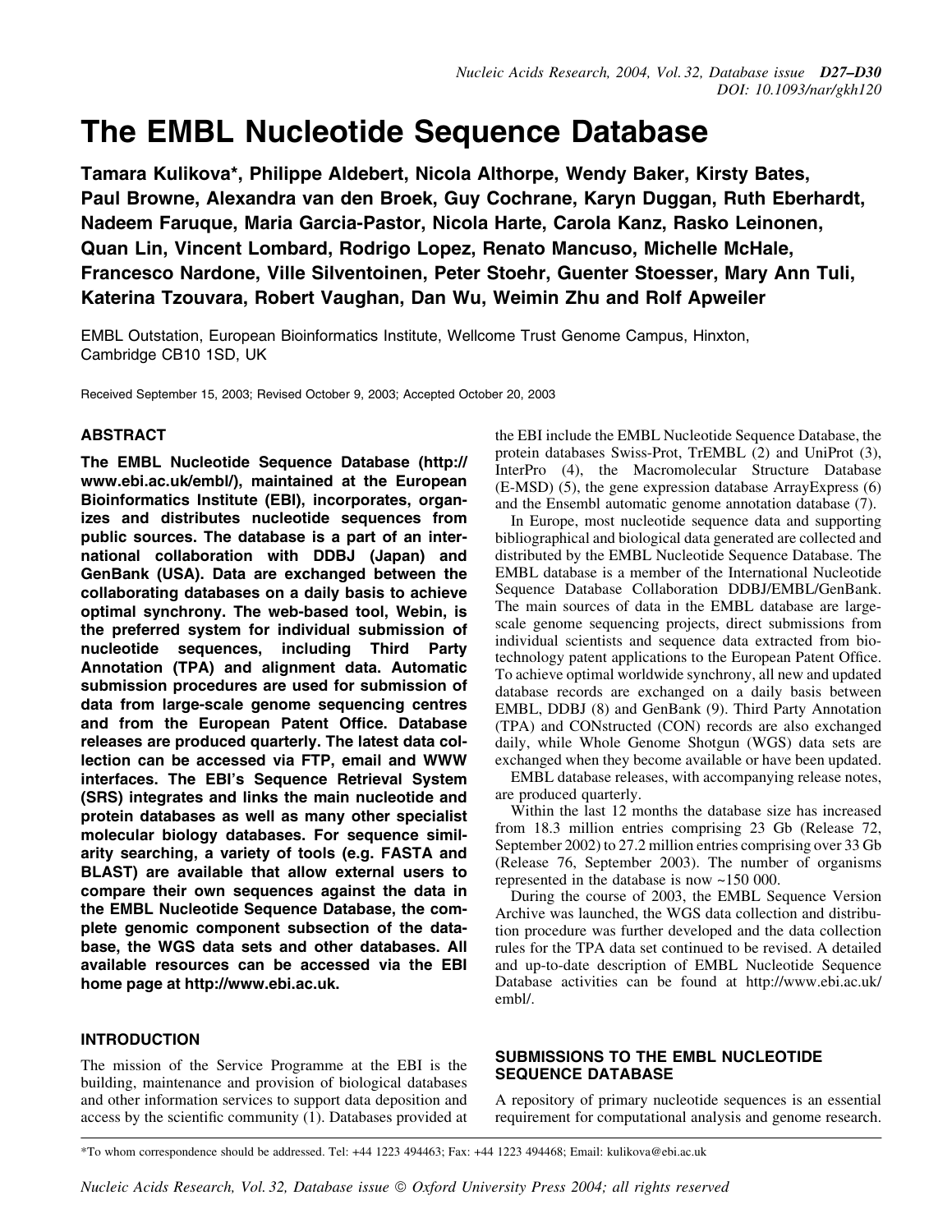Furthermore, molecular biologists depend on free access to such a repository. Many journals require authors to submit sequence information to the EMBL, GenBank or DDBJ database prior to publication in order to ensure its availability to scientists.

An introduction to database submission procedures is described below. For comprehensive details of procedures, please see http://www.ebi.ac.uk/embl/Submission/.

## Webin

Webin is the preferred submission system for nucleotide sequence and biological annotation. Webin has been designed to allow rapid submission of single, multiple or very large numbers of sequences (bulk submissions) and is available at http://www.ebi.ac.uk/embl/Submission/webin.html. Webin has been modified to accept TPA submissions.

## Genome project submissions

Database entries produced at the sequencing site can be deposited and updated directly by the submitters using FTP or email. Groups producing large volumes of genome sequence data over an extended period of time are advised to contact the database at datasubs@ebi.ac.uk.

## Alignment submissions

EMBL-Align (10) is a public data set of both protein and nucleotide multiple sequence alignments and can be queried from the EBI Sequence Retrieval Server (SRS) server. It was developed in response to the need for permanent electronic storage and standardized presentation of alignment data from phylogenetic and population analyses. Webin-Align is a dedicated web-based tool for submission of multiple sequence alignments in all common alignment formats. Webin-Align is available at http://www.ebi.ac.uk/embl/Submission/align\_ top.html.

## ACCESSING NUCLEOTIDE SEQUENCE DATA AND RELATED DATA AT THE EBI

The EMBL Nucleotide Sequence Database is available from the EBI network services, interactively via the WWW or by email, using netserv (netserv@ebi.ac.uk). EMBL data sets are freely available from the EBI FTP server at ftp://ftp.ebi.ac.uk/ pub/databases/embl/. For more information see http://www. ebi.ac.uk/embl/Access/.

For a complete list of internet-based resources of the EMBL Nucleotide Sequence Database see Supplementary Table 1.

#### Completed genome sequences and proteome analysis

Direct access to several thousand completely sequenced genomic components is available via the EBI Genomes server at http://www.ebi.ac.uk/genomes/. Proteome analysis information on all completely sequenced organisms is available at http://www.ebi.ac.uk/proteome/ (11).

#### Whole Genome Shotgun (WGS) data

WGS data are available at ftp://ftp.ebi.ac.uk/pub/databases/ embl/wgs/. At the time of writing (September 2003), data sets from 70 separate WGS projects are available. The largest data set is that of Rattus norvegicus. While many of the WGS data sets are not annotated, some biological features are present in some of the sets. The WGS data set for *Anopheles gambiae* strain PEST is an example with annotation. WGS data sets can now be searched using the FASTA algorithm (see below).

### Sequence Retrieval System (SRS)

The EMBL Nucleotide Sequence Database can be accessed via the EBI SRS server (12,13) at http://srs.ebi.ac.uk/. In SRS, the data are available in the following libraries:

(i) EMBL: the database in its entirety by means of a virtual library comprising EMBLRELEASE, EMBLNEW, EMBLTPA and EMBLWGS;

(ii) EMBLRELEASE: library containing the latest official release of the EMBL Nucleotide Sequence Database;

(iii) EMBLNEW: library containing updated and new entries created since the last

official release;

(iv) EMBLTPA: library containing TPA entries;

(v) EMBLWGS: library containing WGS entries;

(vi) EMBLCON: library containing CON entries.

## Sequence searching

A comprehensive set of sequence analysis and database search algorithms is available at http://www.ebi.ac.uk/Tools/. Sequence similarity searches are available interactively over the WWW as well as by email. Users can search the EMBL Nucleotide Sequence Database as a whole or by individual taxonomic division.

The most commonly used algorithms available are FASTA (14) and WU-BLAST (15), permitting comparisons between nucleotide query sequences and the nucleotide or protein databases as well as searches of protein query sequences against the nucleotide database.

The FASTA service for genomes and proteomes (http:// www.ebi.ac.uk/fasta33/genomes.html) enables users to search interactively completed genomes and proteomes. The same searches can be performed by email (gpfasta@ebi.ac.uk). User instructions are available by sending an email with the word HELP in the body of the message to gpfasta@ebi.ac.uk. WGS data sets are now available for searching.

#### Sequence analysis

Sequence analysis programs offered include multiple sequence alignment and inference of phylogenies using ClustalW  $(16)$ , protein classification using InterProScan  $(17)$ and others. The EBI also provides interactive sequence analysis resources based on the European Molecular Biology Open Software Suite (18) (EMBOSS) (http://www.emboss. org/).

## DEVELOPMENTS

#### Sequence length limits

Currently, database records are limited in length to 350 000 bp. At the DDBJ/EMBL/GenBank collaborative meeting of May 2003, a decision was taken to remove the size restriction on database records in June 2004.

This development will allow the entire sequence derived from a naturally occurring biological unit to be stored as a single database entry, thus eliminating the need to split long sequences into segments and create CON entries to store the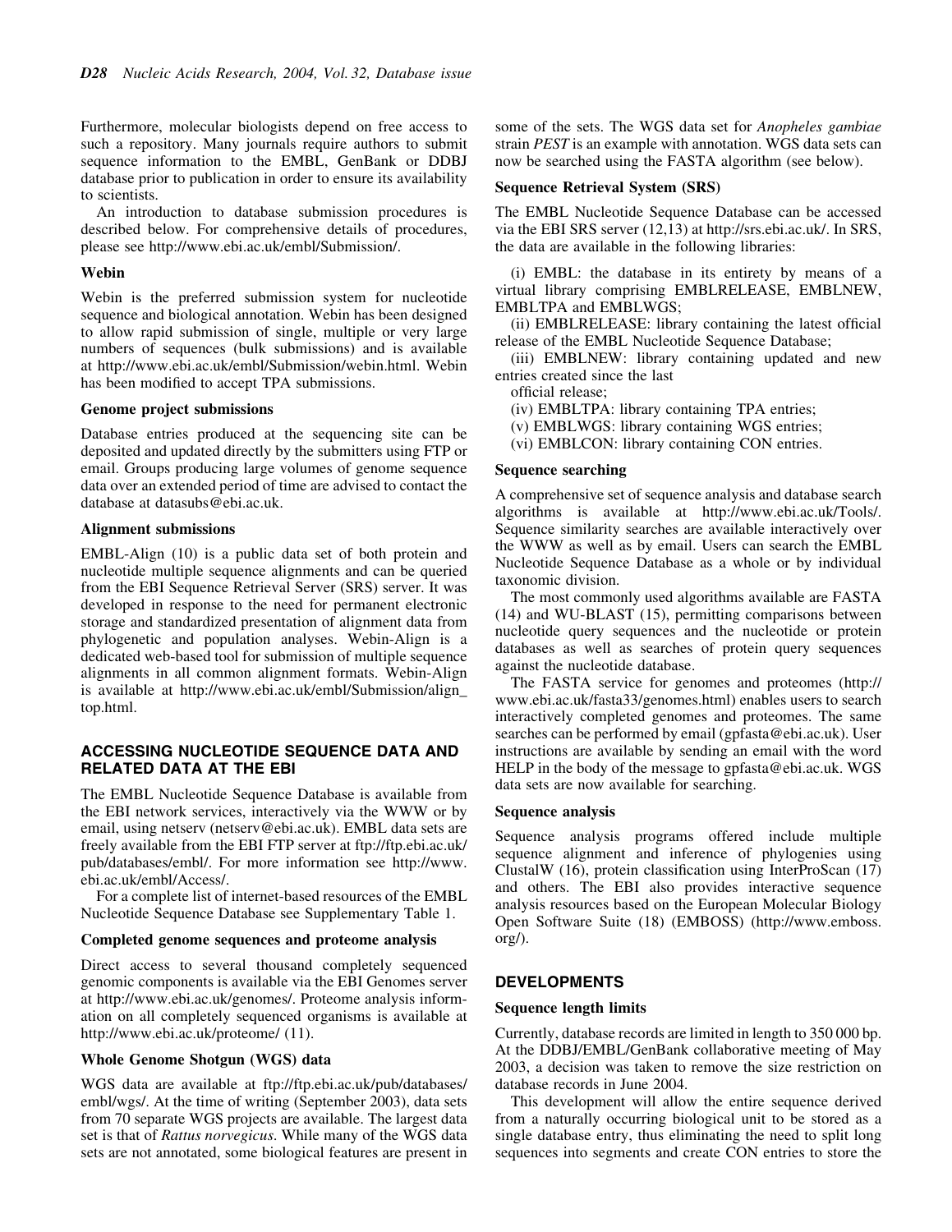assembly information (19). Currently, ~3% of all base pairs in the database are stored in the constituent segment entries of CON entries.

## Third Party Annotation (TPA) data set

Until recently, the collaborative databases have collected and distributed only primary nucleotide sequence and annotation data resulting from direct sequencing of such molecules as cDNAs, ESTs and genomic DNA. 'Primary data' is defined as annotated sequence that has been determined by submitters and their teams. Primary database entries remain in the ownership of the original submitter and the co-authors of the submission publication(s). The owners of database entries have privileges to implement updates to the data.

In response to demand from the research community, the collaborative databases have created the TPA data set. The types of data that make up the TPA data set include reannotations of existing entries, combinations of novel sequence and existing primary entries and annotation of trace archive and WGS data.

TPA data are submitted using Webin. Submitters are required to provide DDBJ/EMBL/GenBank accession and version numbers and nucleotide locations for all primary entries to which their TPA entry relates. For TPA sequences composed from trace archive data, the identifier (e.g. TI123445566) and corresponding nucleotide locations must be provided.

TPA entries can be distinguished easily from their primary counterparts. The abbreviation `TPA:' appears at the beginning of each description (DE) line and the keywords `Third Party Annotation' and 'TPA' appear in the keyword (KW) line.

|          | AH TPA SPAN PRIMARY IDENTIFIER PRIMARY SPAN COMP |           |
|----------|--------------------------------------------------|-----------|
| AS 1-251 | BE529226.1                                       | $1 - 251$ |
|          | AS 68-450 BE524624.1                             | $1 - 383$ |
|          | AS 394-1086 AJ420881.1                           | $1 - 693$ |
|          | AS 826-1211 AV561543.1                           | $1 - 386$ |
|          |                                                  |           |

The flat-file extract shown above (from BN000024) shows the two new line types that have been created for TPA entries. The Assembly Header (AH) line provides column headings for the assembly information. The Assembly (AS) lines provide information on the composition of the TPA sequence by listing base span(s) of the TPA sequence together with identifiers and base span(s) of contributing sequences.

In order to ensure sequence annotation of the highest quality, entries that are yet to be discussed in peer-reviewed publications are held confidential and are not visible to database users. This is an important difference from our policy of data release for primary entries.

At the time of writing (September 2003), 457 TPA entries are publicly available, of which 150 entries are of human origin. The second most common source organism for this type of entry is mouse, with 95 entries, showing that, so far, the TPA data set follows the same pattern as the primary dataset. Statistics for all EMBL Nucleotide Sequence Database data, including top 10 organisms by base count, can be found at http://www3.ebi.ac.uk/Services/DBStats/. Further information on the TPA dataset can be found at http://www.ebi.ac.uk/embl/Documentation/third\_party\_ annotation\_dataset.html and instructions on data submission can be found at http://www.ebi.ac.uk/webin/webin\_help.html.

## EMBL Sequence Version Archive (SVA)

The EMBL SVA (20) was created to provide access to all versions of EMBL Nucleotide Sequence Database entries, including CON, TPA and WGS data. There were 145 million entry versions in the archive by September 2003, and new versions are being added every day. Entries from all past EMBL Nucleotide Sequence Database releases, starting with the first release in  $1982$ , have been loaded into the archive.

Each time an EMBL database entry is created or modified it is loaded into the archive, where it can be accessed and compared with other versions of the same entry. If an entry is updated, corrected or extended as a result of new findings from recent experiments, the entry version is incremented. Changes in the taxonomic lineage, or flat-file formatting changes are not reflected in the entry version. For this reason, the archive may contain several variants of an entry with the same entry version number.

The archive can be accessed interactively at http://www. ebi.ac.uk/embl/sva/ and programmatically at http://www.ebi. ac.uk/cgi-bin/dbfetch.

Entries can be retrieved interactively using accession numbers, protein identifiers and sequence versions. The user chooses to view either the complete chronological history of an entry or the entry version that was current at a specified date. The resulting entry versions can be viewed, downloaded and compared. The interactive interface can also be reached by following hyperlinks from the EBI SRS query results page when working with EMBL Nucleotide Sequence Database and EMBL-Align entries. As an example of programmatic entry retrieval, the following URL returns the latest EMBL entry having the accession number AC067752: http://www.ebi.ac. uk/cgi-bin/dbfetch?db=SVA&id=AC067752&format=default.

#### XML format for data exchange

The EMBL Nucleotide Sequence Database has initiated efforts to produce an XML format for the distribution of entries. The development of this format will be carried out in collaboration with DDBJ and GenBank with the aim of developing a common representation for the distribution of data.

## CITING THE EMBL NUCLEOTIDE SEQUENCE **DATABASE**

The preferred form for citation of the EMBL Nucleotide Sequence Database is: Kulikova, T. et al. (2004) The EMBL Nucleotide Sequence Database. Nucleic Acids Res., 32, D27-D30.

## CONTACTING THE EMBL NUCLEOTIDE SEQUENCE DATABASE

Computer network: data submissions, datasubs@ebi.ac.uk; other inquiries, datalib@ebi.ac.uk; updates/publication notifications, update@ebi.ac.uk. Postal address: EMBL Nucleotide Sequence Database, European Bioinformatics Institute, Wellcome Trust Genome Campus, Hinxton, Cambridge CB10 1SD, UK. Tel: data submissions, +44